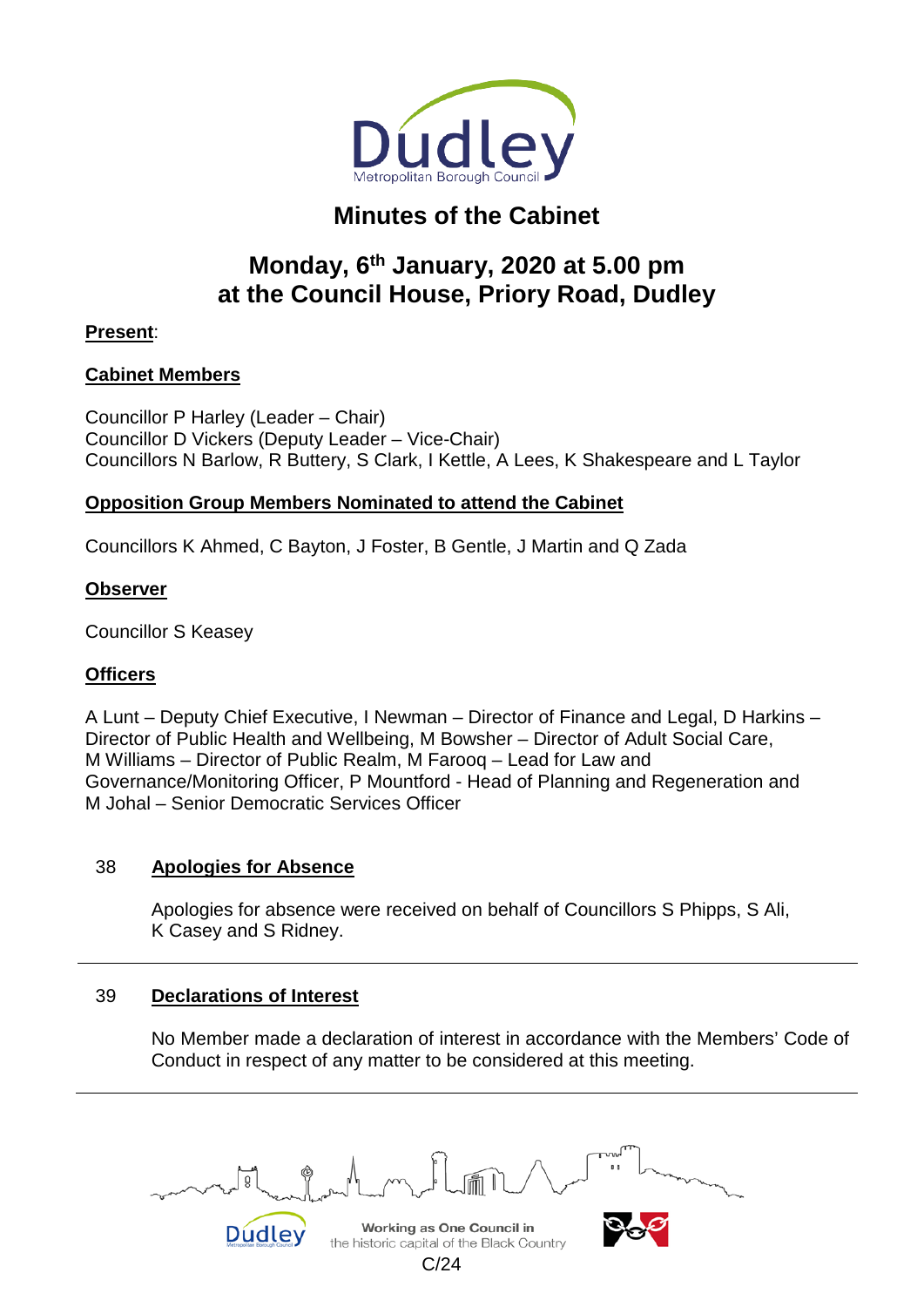#### 40 **Minutes**

#### **Resolved**

That the minutes of the meeting held on  $31<sup>st</sup>$  October, 2019, be approved as a correct record and signed.

#### 41 **Urgent Amendment to the Capital Programme**

A joint report of the Chief Executive and the Director of Finance and Legal was submitted on an urgent amendment to the Capital Programme.

Arising from the presentation of the report, the Deputy Chief Executive undertook to provide a written response to queries raised relating to the delay in pursuing the project together with associated costs incurred arising from the delay, given the scheme was originally approved in February, 2018. Also, further statistical information to be provided detailing numbers of mourners attending funerals over a period of time to enable Members to determine whether thirty additional mourners was sufficient together with information on conforming to national guidance given expected nitrogen oxide release and whether this would incur any additional costs.

#### **Resolved**

That additional expenditure of £1m on the Stourbridge Crematorium project be approved and included in the Capital Programme, as set out in paragraph 4 of the report.

# 42 **Community Infrastructure Levy (CIL) – Approval of 2019 Spend (Autumn)**

A report of the Director of Regeneration and Enterprise was submitted on the partial spend of CIL receipts.

Members of the Opposition Group expressed concerns on there being no Councillor representation on the CIL Assessment Panel, that there were currently no Neighbourhood Plans in Dudley and the length of time given for projects to be completed and suggesting this be reduced to twelve months to achieve maximum benefits for the community.

The Leader referred to Member input on CIL projects and indicated that consultation should take place with relevant Members prior to submission to Cabinet.

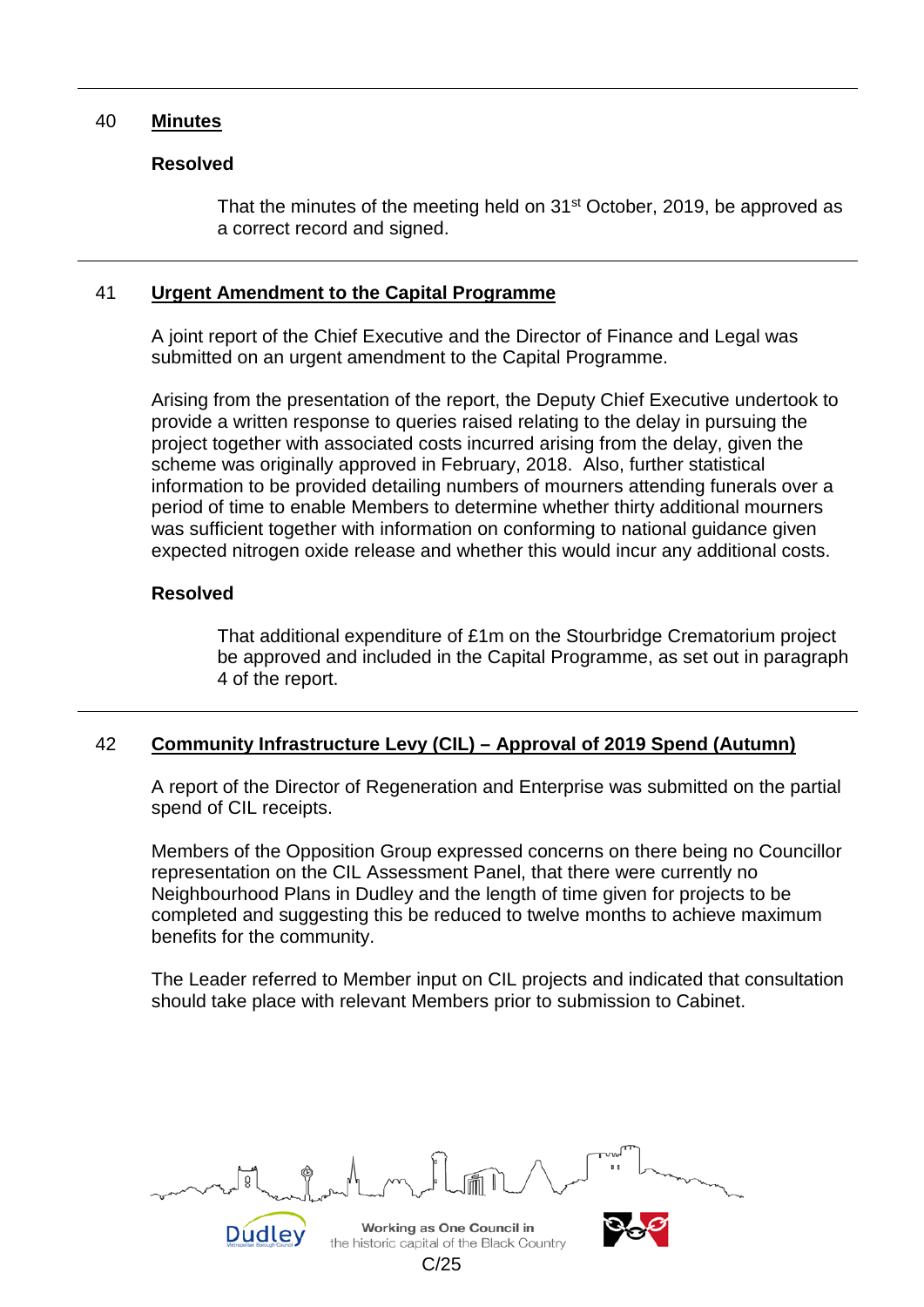## **Resolved**

- (1) That the rolling forward of remaining Community Infrastructure Levy (CIL) monies for consideration of spend, be approved.
- (2) That the transfer of up to £72,318.00 Capital and Revenue Infrastructure CIL receipts to The Friends of Mary Stevens Park following receipt of costings and completion for play area improvements at Mary Stevens Park, be approved and if work is not completed by December 2021, the monies be made available to alternative projects.
- (3) That the transfer of £165,000 Capital and Revenue Infrastructure CIL receipts to Dudley Metropolitan Borough Council following receipt of detailed costings and completion of works for Castle Hill Woodland project, be approved and if work is not completed by December 2021, the monies be made available to alternative projects.
- (4) That Officers review the governance arrangements for the appraisal of CIL projects, including the role of Members and provide an update report to the Cabinet.

### 43 **Adoption of the International Holocaust Remembrance Alliance (IHRA) Working Definition of Antisemitism**

A report of the Leader of the Council was submitted on the adoption of the International Holocaust Remembrance Alliance (IHRA) working definition of antisemitism.

Arising from the presentation of the report concerns were expressed by the Opposition Group that the scale and type of issues together with hotspots relevant to Dudley were not detailed in the report. Reference was also made to the Community Cohesion/Hate Crime Strategy and on there being no mention of antisemitism and the need to link varying strategies.

The Deputy Chief Executive undertook to provide a written response detailing hate crimes in the Borough over the past twelve months.

#### **Resolved**

That the Council be recommended to adopt the International Holocaust Remembrance Alliance (IHRA) working definition of antisemitism.

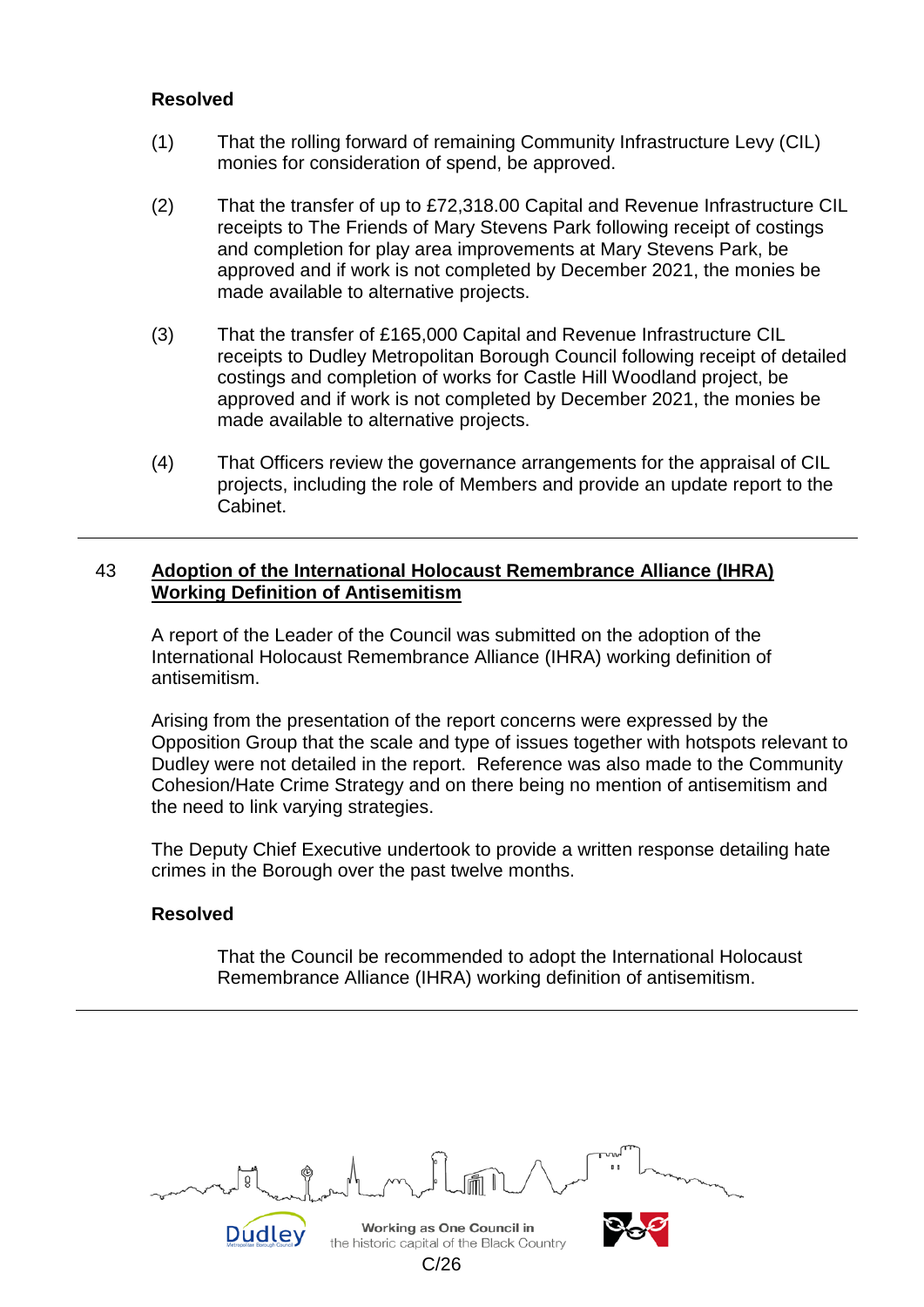# 44 **Towns Fund – Proposals for Dudley Town Centre**

A report of the Deputy Chief Executive was submitted on Dudley Town's inclusion in Government's Towns Funds initiative and on progress development of structures and proposals that focus upon delivery of additional Higher Educational facilities in the town in collaboration with Dudley College.

Arising from the presentation of the report concern was again expressed that there was no Member representation on the Dudley Town Deal Board.

#### **Resolved**

- (1) That the inclusion of Dudley Town in the Government's Towns Fund initiative be noted.
- (2) That the priority for the proposal to be developed focussing upon delivery of a further two educational establishments within a Town Centre campus, in collaboration with Dudley College, be confirmed.
- (3) That the existing Dudley Town Centre Programme Board be re-named the Dudley Town Deal Board, with responsibility delegated to the Deputy Chief Executive to ensure Membership of the Board, Governance and Terms of Reference are developed that are fit for purpose.
- (4) That responsibility for the allocation of the £173,029 Capacity Funding provided by Government be delegated to the Deputy Chief Executive in collaboration with the Cabinet Member for Regeneration and Enterprise.
- (5) That a further report be submitted to a future meeting to outline progress on the Towns Fund initiative.

# 45 **Towns Fund – Dudley Driverless Vehicles Consortium – Extension of Agreement**

A report of the Deputy Chief Executive was submitted on a request submitted by Dudley Driverless Vehicles Consortium (DDVC), to extend the current agreed period of time to develop proposals for the Dudley Hippodrome site, given the projects close connection with the proposed development of additional educational establishments as part of the Towns Fund initiative for Dudley.

In presenting the report, the Deputy Chief Executive referred to correspondence received from the Theatres Trust.

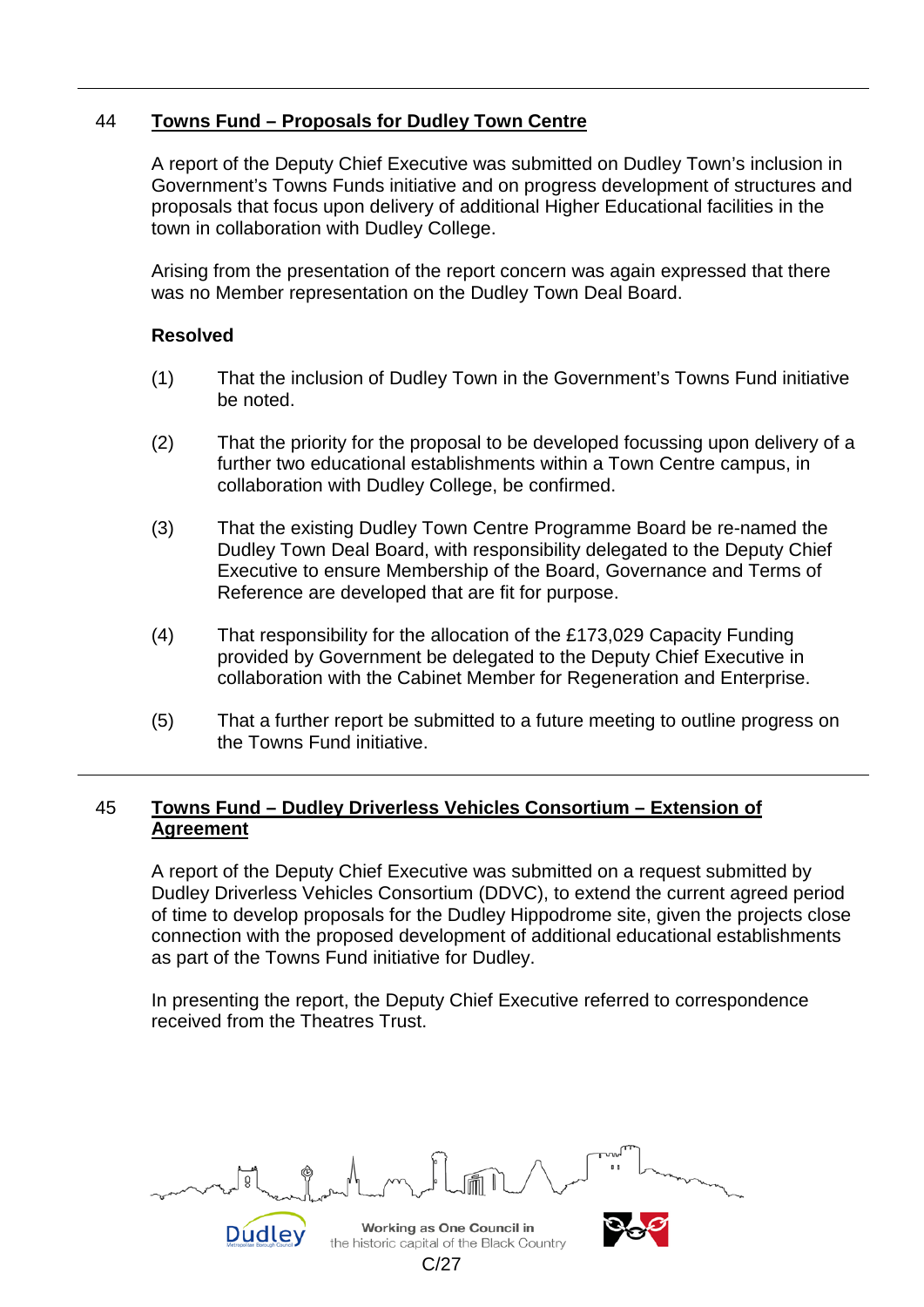Arising from concerns expressed relating to the lack of information on progress to date from the DDVC, the Deputy Chief Executive undertook to provide a briefing note to update the Leader and other relevant Members on progress made.

## **Resolved**

- (1) That the existing agreement with Dudley Driverless Vehicles Consortium to develop a proposal for a driverless vehicle route and hub on the site of Dudley Hippodrome and adjacent land be extended until September 2020.
- (2) That the extension to facilitate a comprehensive and co-ordinated submission of Dudley's bid for Towns Fund resources during Summer 2020, be confirmed.
- (3) That a briefing note detailing the Consortium's progress to date be submitted to the Leader, Opposition Group Leader and relevant Cabinet Members.

## 46 **Approval to Widen the Scope of the Black Country Executive Joint Committee**

A joint report of the Chief Executive and the Deputy Chief Executive was submitted on the changes that required implementation following the launch of the Government's National Growth Assurance Framework and the recent appointment of Walsall Council as the Black Country Local Enterprise Partnership's Single Accountable Body.

#### **Resolved**

- (1) That the roles and responsibilities set out in the Ministry of Housing, Communities and Local Government National Local Growth Assurance Framework, be noted.
- (2) That the amendments to the Collaboration Agreement covering the widening of the scope of the Black Country Executive Joint Committee's roles and responsibilities, Constitution and Terms of Reference, be approved.
- (3) That the delegation of authority to the Black Country Executive Joint Committee to make decisions on its behalf in relation to the approval of all Black Country Local Enterprise Partnership (LEP) funding applications, together with submissions for all external funding on behalf of the Black Country LEP and Collaboration Agreement partners, be approved.
- (4) That Officers be authorised to draft and enter into the appropriate Black Country Executive Joint Committee Collaboration Agreements Deed of Variation.